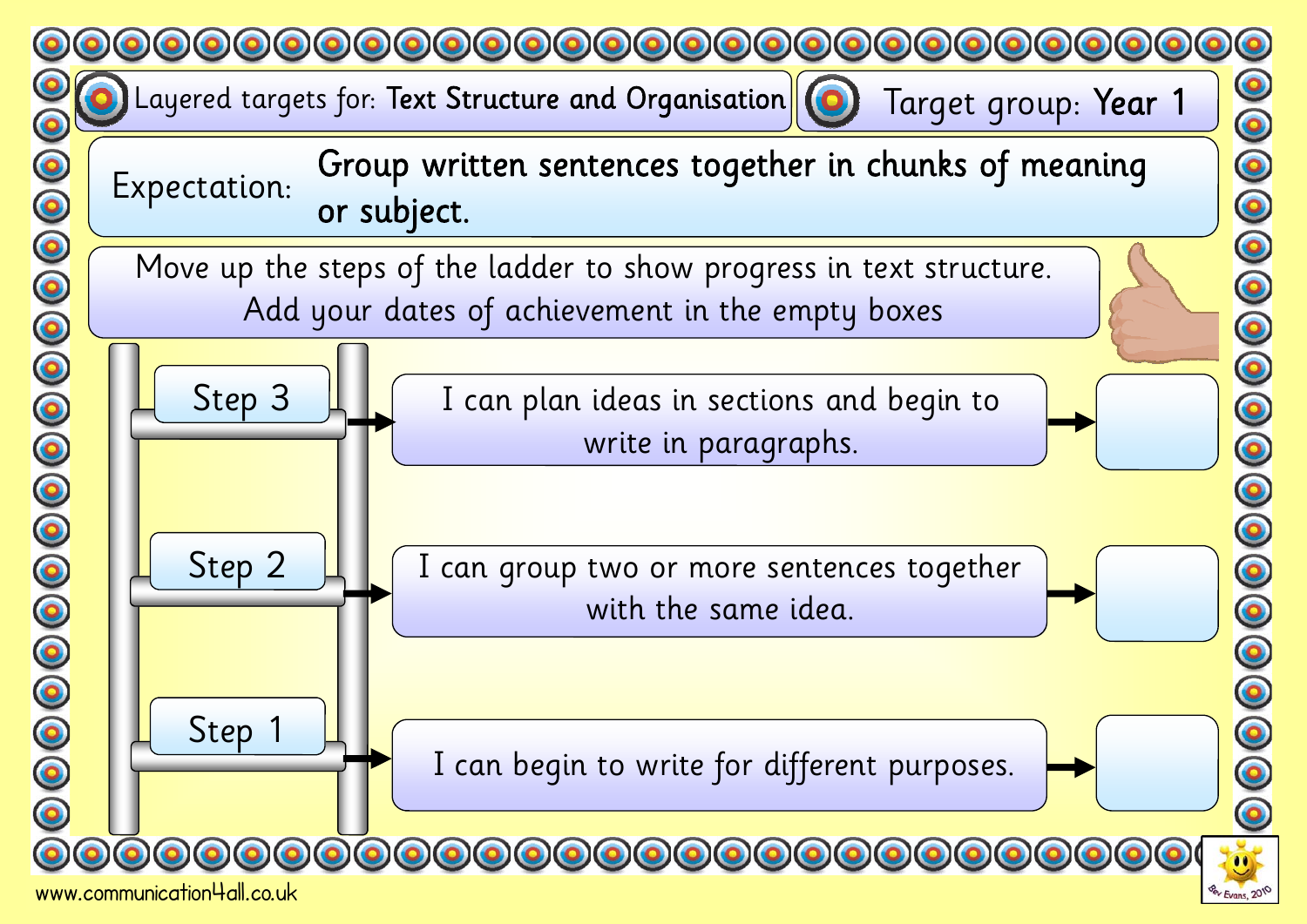

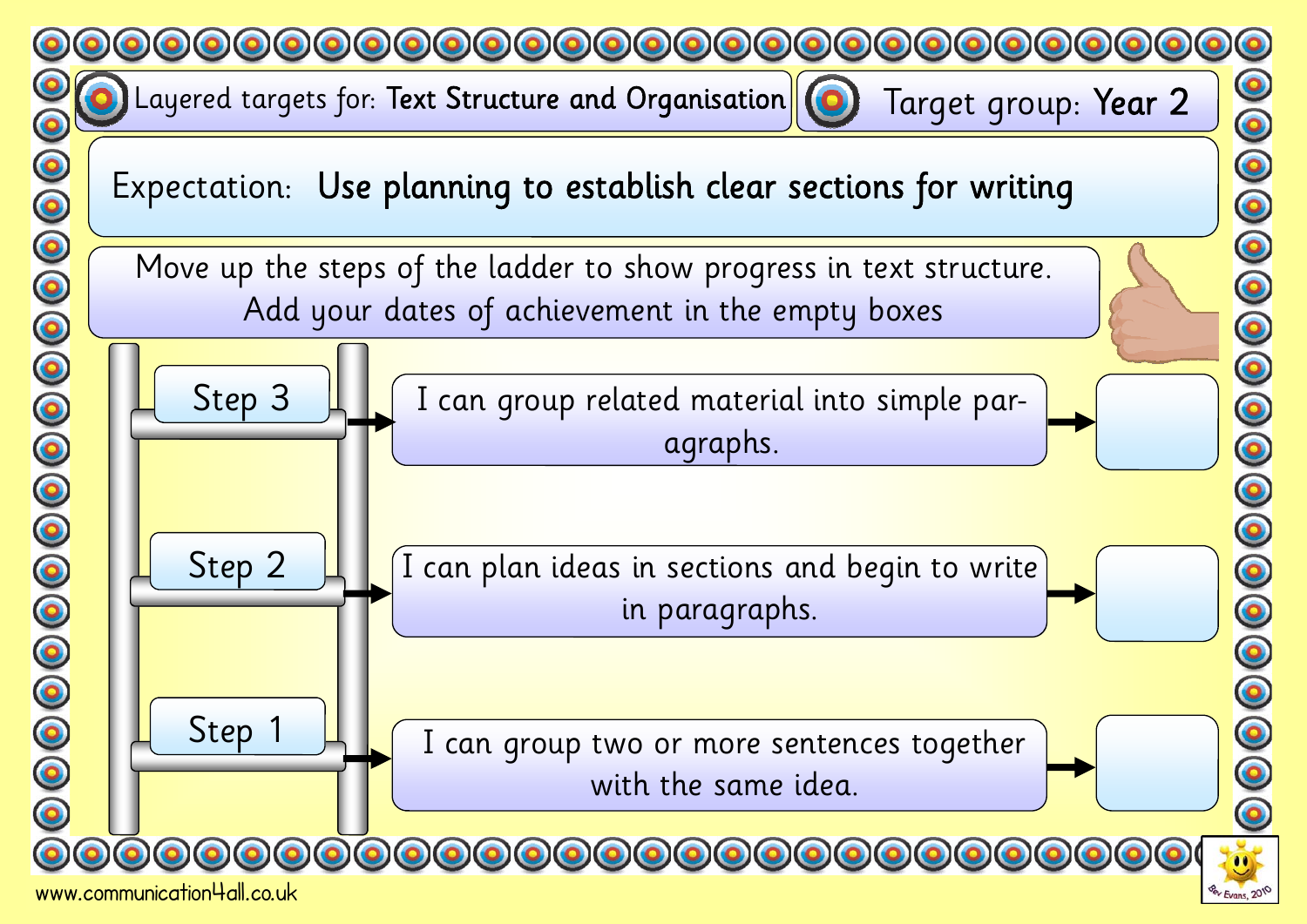



0000000000000000

 $\bar{\bullet}$ 

www.communication4all.co.uk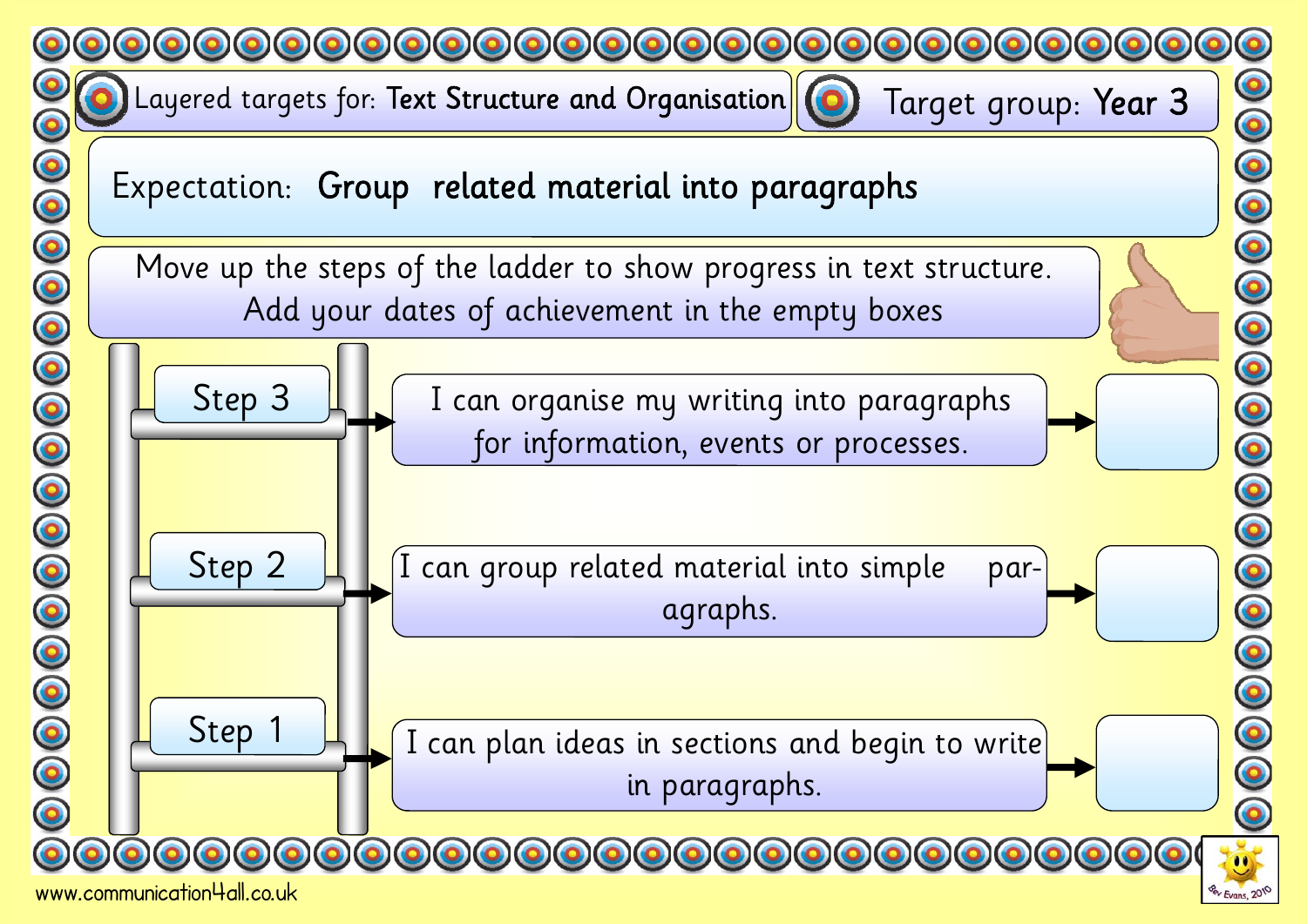

www.communication4all.co.uk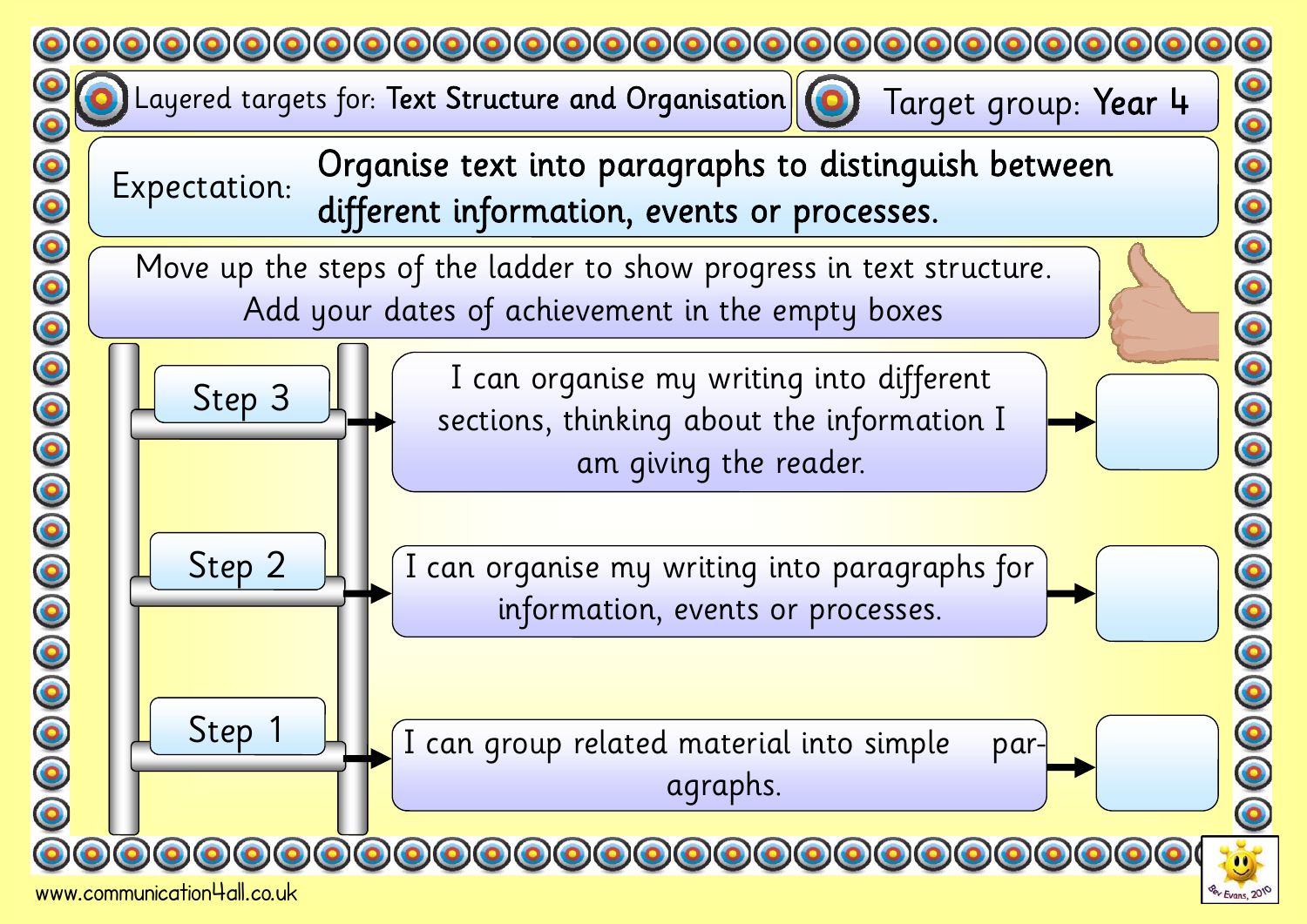